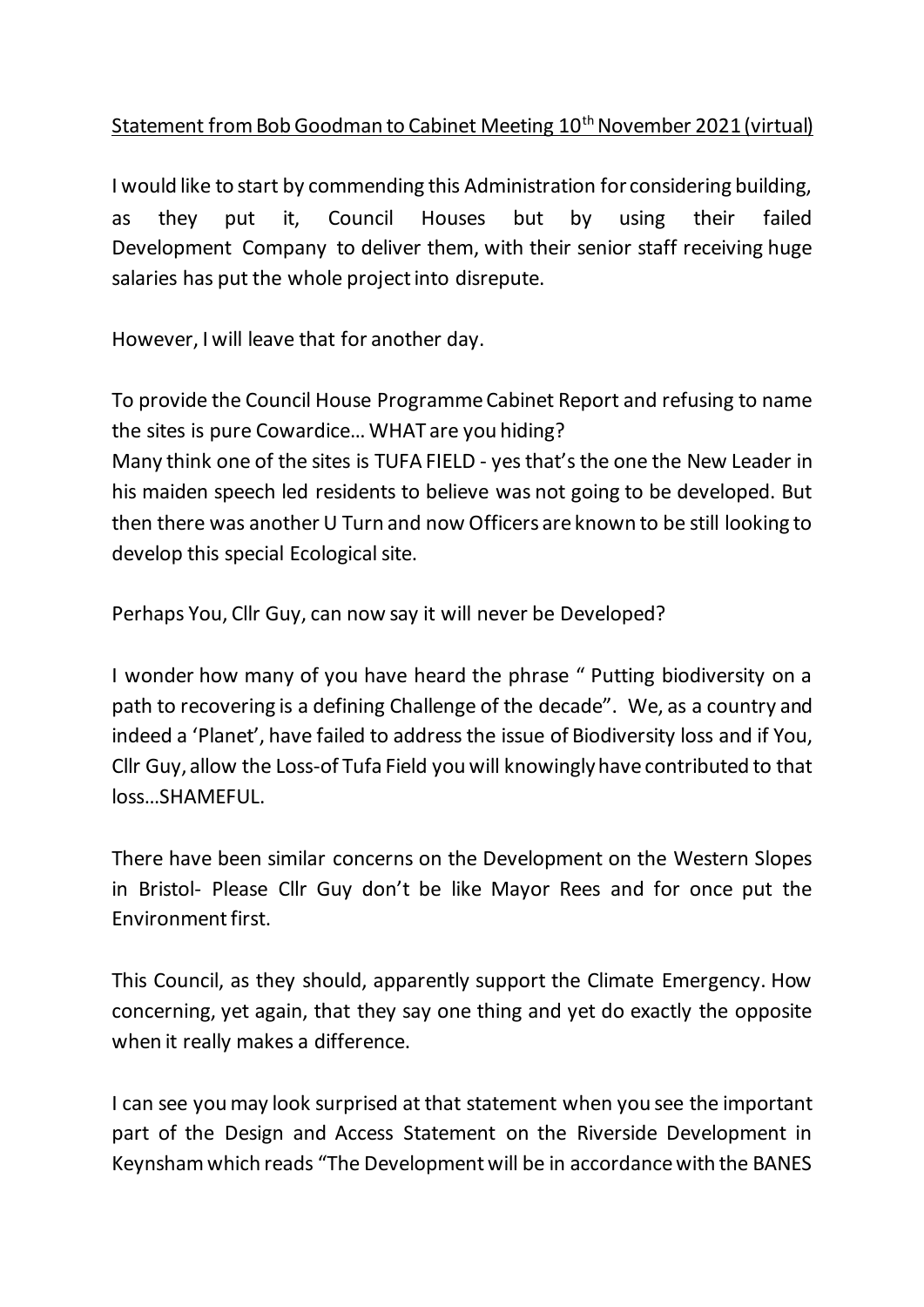Core Strategy to contribute to achieve the Councils target to renewable electricity and heat generation."

This was to be achieved by providing a substantial amount of P. V.'s on the roof of the Development and it's no surprise this has not been provided. What a Monumental Failure this is. I wonder if this is anything to do with the Councils Development Company, it seems there is one rule for them, and another for everyone else - Shameful.

I ask that the Council release all the papers so we can see why this important renewable Energy has been ignored. So much for the empty words of the Deputy Leader on Climate Emergency and COP 26.

WHAT is it Greta Turnberg says… oh yes it's BLAH BLAH BLAH. IF YOU CANNOT DELIVER A SIMPLE PROJECT THERE IS NO HOPE FOR US.

I want to finish by expressing my concern on how the contract for the Entry Hill Golf course has been Awarded.

Even though, as far as I can see, no Planning Permission has been given for the Mountain Bike Park but, Pedal Progression, seem to have spent money on the Cafe and I wonder what will happen if Planning is refused, or have they been given the go-ahead?

I have followed the consultation without commenting-so far-having already seen my involvement as a Trustee of Avon Wildlife Trust curtailed by the action of various Cabinet Members just because I was prepared to stand-up for the Environment against what this Council was actually doing-so much for 'Free Speech'.

It is becoming increasingly clear to many that this Consultation is flawed with Pedal Progression allowed to take huge sums of public money at the whim of officers and Cabinet Members.

I, for one, is not convinced that the Mountain Bike Centre is the right solution for this site, and I fear more damage will be done to the Ecology of the area by this blinkered solution .